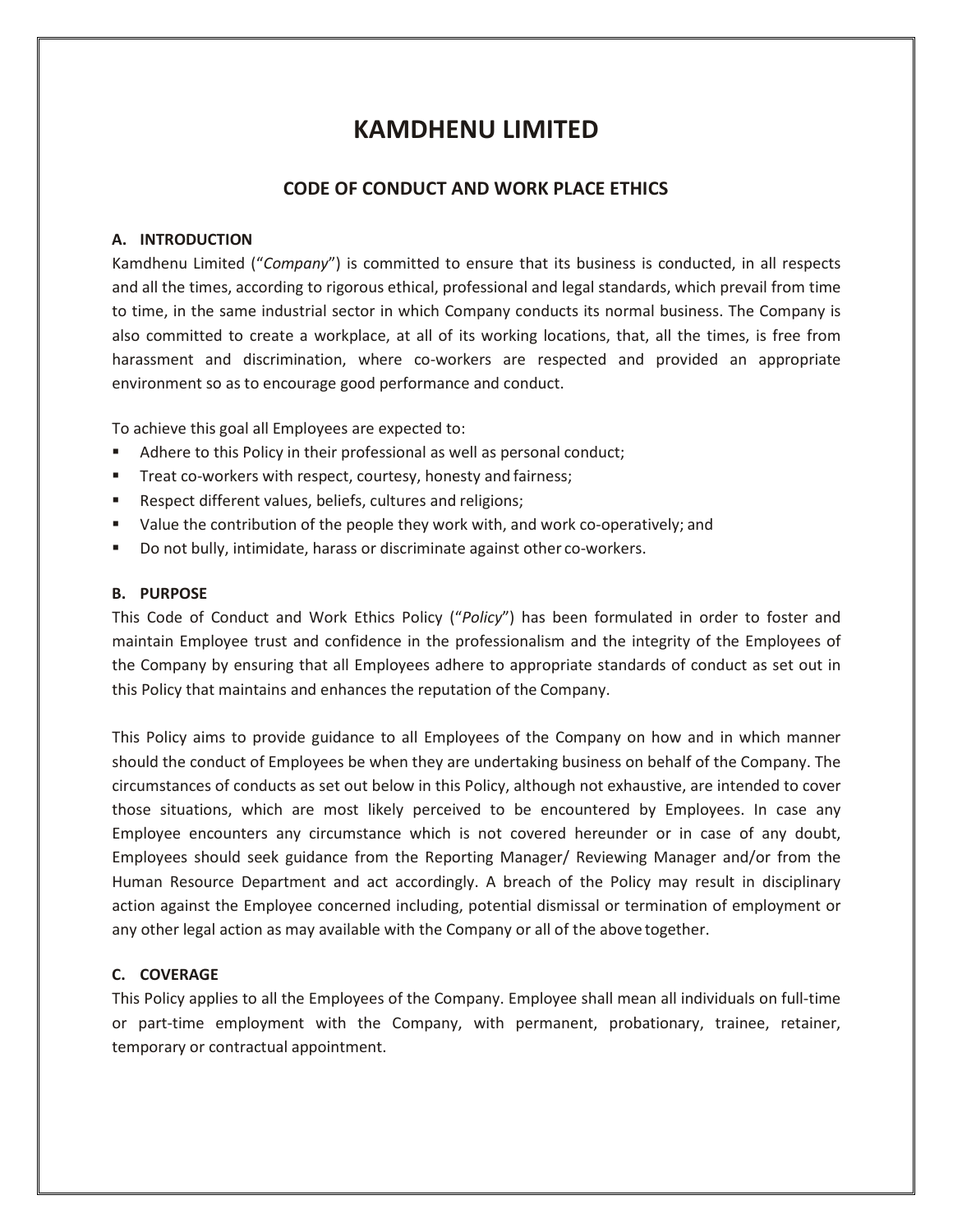The Company also expects its managers to lead by example and perform their duties in accordance with this Policy and ensure that the content of this Policy are communicated to all persons reporting to them. The Company's reputation and credibility are based upon its total commitment to ethical business practices and also on ethical conduct of its Employees. To safeguard the Company's reputation, Employees must conduct themselves in accordance with the highest ethical standards and also be perceived to be acting ethically at all times. Compliance with all policies of the Company, relevant applicable laws and regulations is the minimum standard which should be adhered to by all the Employees all the times.

# **D. CLAUSES COVERED UNDER THE POLICY**

# **1) Professionalism:**

The personal and professional behavior of Employees shall confirm to the standards expected of persons in their positions, which includes:

- Commitment to and adherence to professional standards in their work and in their interactions with other Employees of the Company;
- **Commitment to maintaining the highest standards of integrity and honesty in their work;**
- Adherence to ethical and legal standards to be maintained in business;
- Responsibility to support the Company in its efforts to create an open and mutually supportive environment;
- Responsibility to share information and give willing assistance in furthering the goals and objectives of the Company; and
- Responsibility to ensure that there is no misrepresentation of facts. Wherever a misunderstanding is thought to have taken place through unclear communications, this should be corrected promptly.

# **2) Conflict of Interest:**

- Each Employee is expected to avoid situations in which his or her financial or other personal interests or dealings are, or may be, in conflict with the interests of the Company. Accordingly, the Company expects its Employees to act in the Company's interest at all times.
- Employees are advised not to engage in any other business, commercial or investment activity that may conflict with their ability to perform their duties to the Company. Employees must also not engage in any other activity (cultural, political, recreational, social) which could reasonably conflict with the Company's interests and interfere with the performance of their duties.
- **Employees must not use any Company's property, information or position, or opportunities arising** from these for personal gains or to compete with or to tarnish the image of the Company.
- Employees should not engage in any business activity, which could be detrimental to, or in competition with, the Company's any business activities.
- All Employees must avoid situations in which their personal interest could conflict with the interest of the Company. If, under any circumstance, Employees' personal interests conflict with those of the Company's', in all such cases the Employee must seek advice from his or her reporting/ reviewing manager or from senior management. For avoidance of doubt, mere financial portfolio investments shall not be considered as activities that conflict with the business of the Company.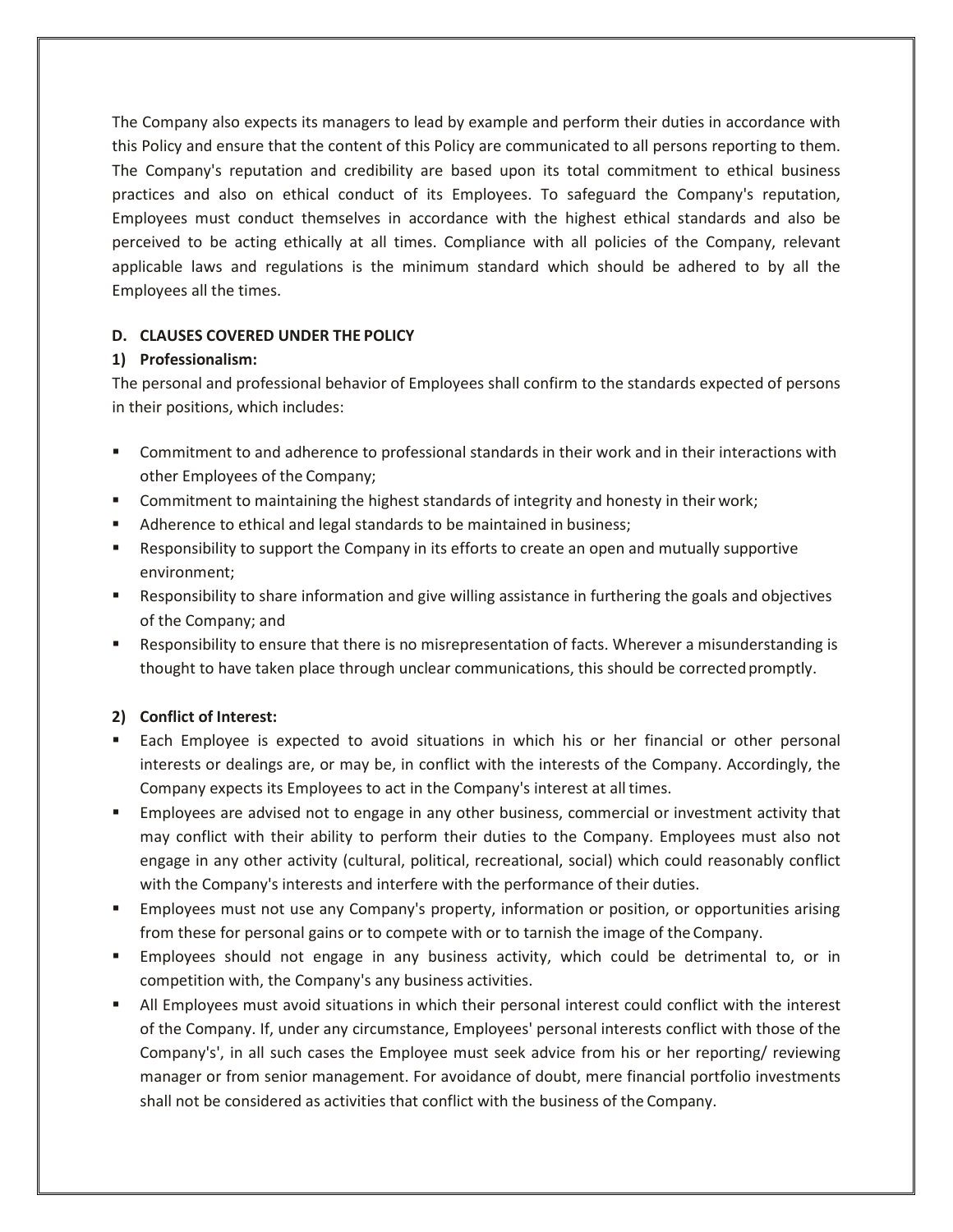#### **3) Confidentiality of Information:**

As a result of employment with the Company, Employees may be entrusted with confidential information with regard to the Company and/or its affiliates, its customers and suppliers. Upon joining, Employees are required to separately read, acknowledge and sign the 'Confidentiality Agreement' that shall explicitly mention the terms and conditions of the confidentiality obligation and treatment of confidential information and intellectual property of the Company.

# **4) Integrity of Financial Information:**

Shareholders, management and other interested parties must have complete and accurate financial information in order to make informed decisions. Many Employees participate in accounting processes that directly impact the integrity of external financial statements and internal management reports. All such Employees have a responsibility to ensure that all transactions are recorded in Company's accounts accurately and promptly and they must immediately report any known inaccuracies. Misrepresentations by Employees that result from intentional acts that may conceal or obscure the true nature of a business transaction are clear contraventions of this Policy.

## **5) Protection and Use of Company Property:**

All Employees of the Company are responsible for protecting and taking reasonable steps to prevent the theft or misuse of, or damage to Company's assets, including all kinds of physical assets, movable, immovable and tangible property, corporate information and intellectual property such as inventions, copyrights, patents, trademarks and technology and intellectual property used in carrying out their responsibilities. All Employees must use all equipments, tools, materials, supplies, and Employee time only for Company's legitimate business interests. Company's property must not be borrowed, loaned, or disposed of, except in accordance with appropriate Company's policies. All Employees must use and maintain Company's property and resources efficiently and with due care and diligence.

#### **6) Acceptance of Gifts and Other Benefits:**

Employees should not give or accept gifts, entertainment, or any other personal benefit or privilege that would in any way influence or appear to influence any business decision. Accepting money, gifts, entertainment, loans or any other benefit or preferential treatment from any existing or potential customer, supplier or business associate of the Company, is strictly prohibited, except occasional gifts of modest value and entertainment on a modest scale as part of customary business practice. As a general principle, gifts of minor estimated value (e.g. pens, desk diaries, calendars) are acceptable. Where the estimated value of the gift is considered to be over Rs.2000, such gift should be declined. All other prospective offers of gifts or entertainment falling outside the foregoing guideline, but which reflect customary and transparent business practice in a particular market, may be accepted. However, in case of doubts, the Employee must refer the case to his/her reporting manager and/or the relevant business unit head who will decide on the action to be taken. It is unacceptable to directly or indirectly offer, pay, solicit or accept any kind of inducements or bribes. Any attempted transaction of this nature should be immediately reported to the Reporting Manager/ Business Unit Head or the HR Department. The funds and resources of the Company shall not be used directly or indirectly for any such purpose.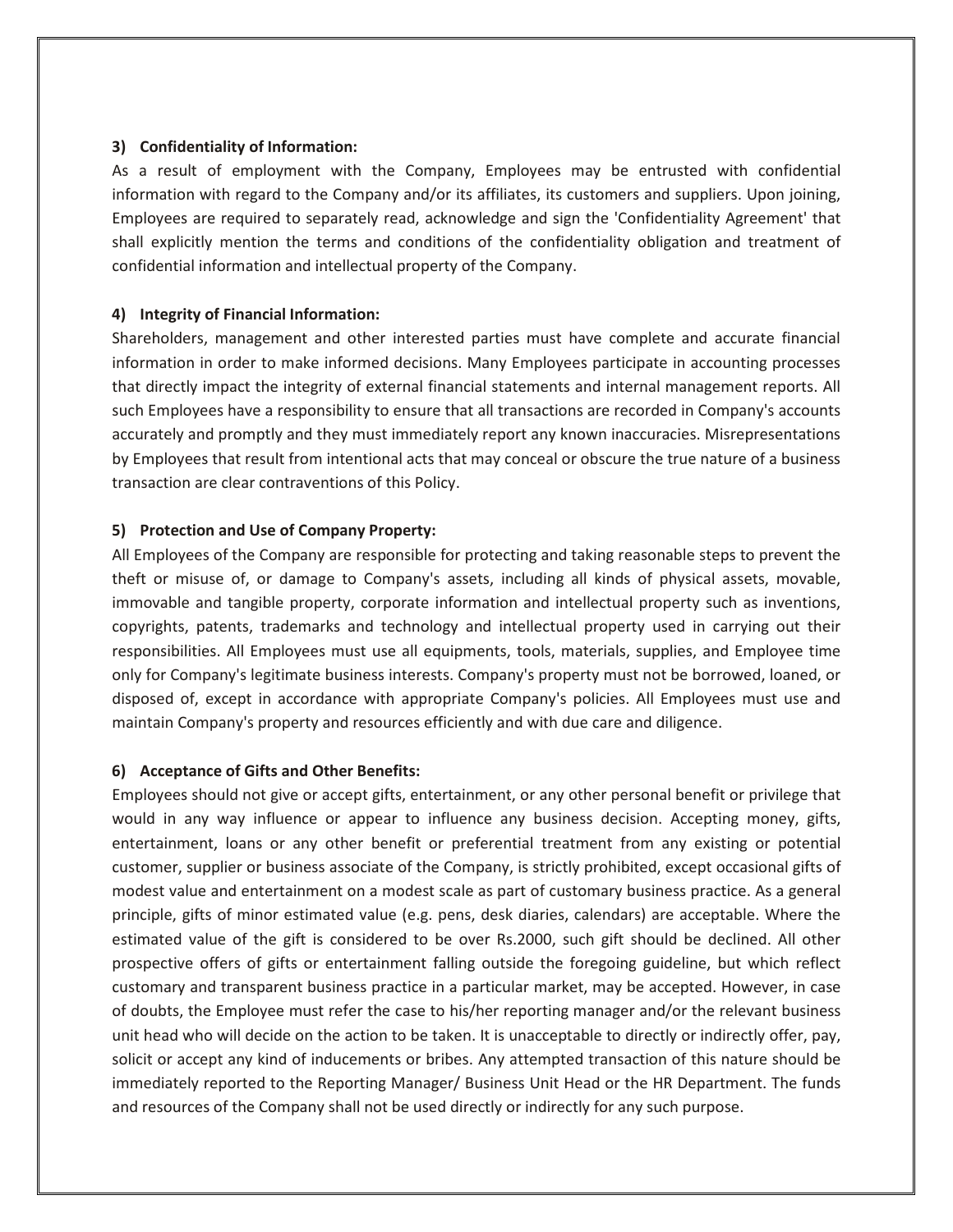## **7) Whole Time and Attention:**

All Employees shall devote their time and their best efforts to promote the Company's business and may not without the prior written consent of the Company (and subject to any terms and conditions as may be imposed by the Company) engage or be interested in (whether directly or indirectly) in any other business, employment or vocation for pecuniary gain.

## **8) Harassment:**

The Company is committed to provide a work environment that is free of inappropriate behavior of all kinds and harassment on account of age, physical disability, marital status, race, religion, caste, sex, sexual orientation or gender identity. Employees are responsible for supporting the Company in its endeavor to protect others from any form of such harassments.

In the course of business conduct of any Employee, wherever harassment occurs to any such Employee as a result of an act or omission by any third party or outsider, the Company shall take all steps necessary and reasonable to assist such affected Employee in terms of support and preventive action. This is separately detailed in the "Prevention of Workplace Harassment Policy".

## **9) Alcohol & Substances Abuse:**

The use or possession of alcohol, illegal drugs, and other controlled substances in the workplace and being under the influence of these substances on the job and during working hours is strictly prohibited. However, possession of prescription medication for medical treatment is permitted.

#### **10) Fraud:**

Fraud or the act or intent to cheat, trick, steal, deceive, or lie is both dishonest and, in most cases, criminal. Intentional acts of fraud are subject to strict disciplinary action, including dismissal and possible civil and/or criminal action against the concerned Employee. Some examples of Fraud include:

- Submitting false expense reports;
- **Fidding** or altering checks;
- **Misappropriating assets or misusing Company's property;**
- **Unauthorized handling or reporting of transactions; and**
- Making any entry on Company records or financial statements that is not accurate and in accordance with proper accounting standards.

#### **11) Compliance with Laws and Agreements:**

All Employees shall conduct business in compliance with all applicable laws and regulations of the particular City, District, State or Country.

#### **12) Health, Safety and Environment:**

All Employees shall comply with the company health and safety norms as communicated to them from time to time. Employees shall bring to the management's attention any workplace safety or health hazard.